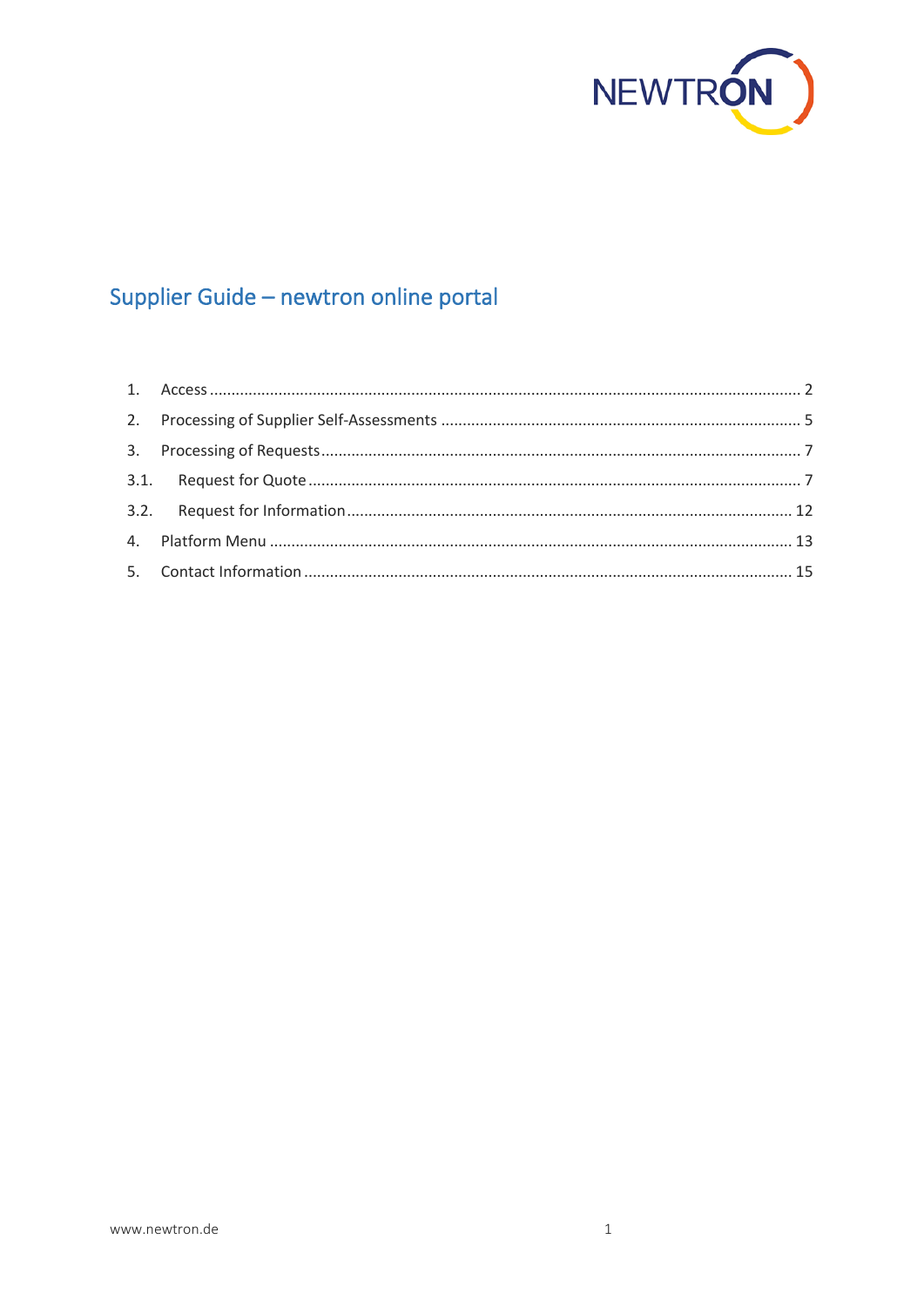

# **Supplier Guide – Newtron online portal**

### <span id="page-1-0"></span>1. Access

To access the Newtron portal, please use the following link: <https://www.newtron.net/web/nmarkets/portal=hawle&lang=en>

We recommend that you add our link to your favorites list or bookmark it. The portal is best used with one of the following browsers:

### The following browser versions are supported



If you already have access data to the portal, please use the *Login* area in the top left corner of the screen to log on.

To register for a Login, please click on the button  $\Box$  Supplier Registration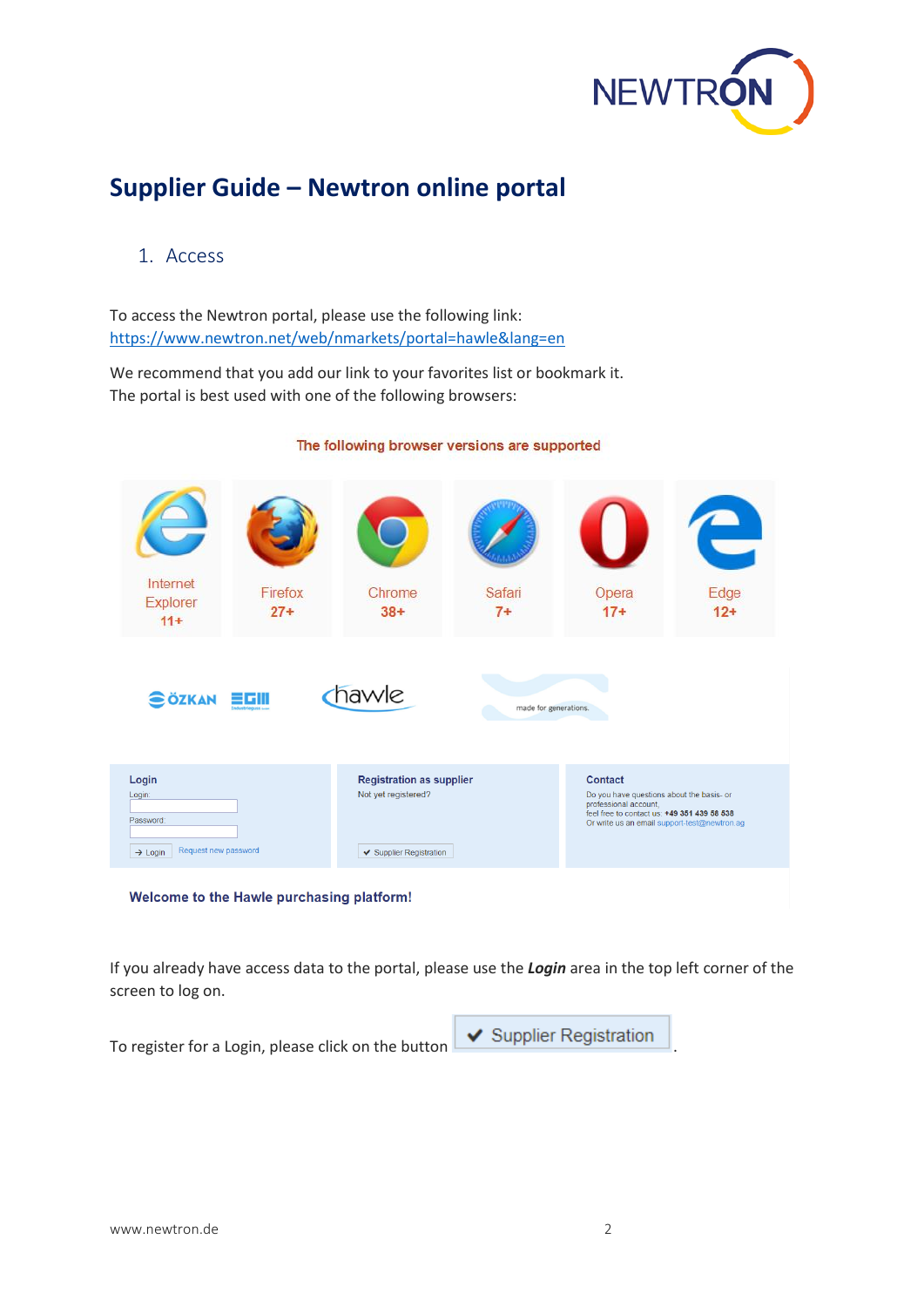

### Registration

Please complete your company information. All fields marked with a star  $*$  are mandatory fields and must be completed. Other fields are optional information.

The registration as a supplier for the Basic Access is free of charge.

| <b>Registration</b>                                       |                       |  |
|-----------------------------------------------------------|-----------------------|--|
| Company information                                       |                       |  |
| Company name: $\textcircled{?}$ *                         |                       |  |
| Corporate form(s): (?)                                    |                       |  |
| Branch of industry:                                       |                       |  |
| Company description:                                      |                       |  |
| DUNS number: (?)<br>Search for DUNS number                |                       |  |
| <b>Request DUNS number</b>                                |                       |  |
| <b>Company address</b>                                    |                       |  |
|                                                           |                       |  |
| Company name: *<br>$\ddot{}$<br>Street / Street number: * |                       |  |
| $\overline{f}$<br>Zip code / City: *<br>$\overline{a}$    |                       |  |
| State:                                                    |                       |  |
| Country: *<br>$Q(\underline{v})$                          |                       |  |
| Homepage:                                                 |                       |  |
| Please let us know how you found out about us:            |                       |  |
| Please select<br>$\checkmark$                             |                       |  |
| Details:                                                  |                       |  |
|                                                           |                       |  |
|                                                           |                       |  |
| <b>Contact person</b>                                     |                       |  |
| Title:<br>unknown<br>$\checkmark$<br>First name: *        |                       |  |
| Last name: $*$                                            |                       |  |
| Position:                                                 |                       |  |
| Phone: $\binom{2}{2}$ *                                   |                       |  |
| Mobile/Cell phone: (?)                                    |                       |  |
| $Fax$ $@$                                                 |                       |  |
| Email: $*$                                                |                       |  |
| Language: * English<br>$\checkmark$                       |                       |  |
| Time zone: * Etc/GMT (GMT +0:00; GMT)<br>$\vee$ 0 $\odot$ |                       |  |
|                                                           | V Register   X Cancel |  |

After filling out the company data, please also enter the contact details of a contact person.

After completing the information, please click on  $\overline{\bullet}$  Register to finish your registration request.

Your information will now be verified by our Customer Services Team and registered on our system. The verification of your information may take up to 1 business day. We appreciate your patience!

An Email containing your personal access information will be sent to you as soon as your registration is verified by Customer Service.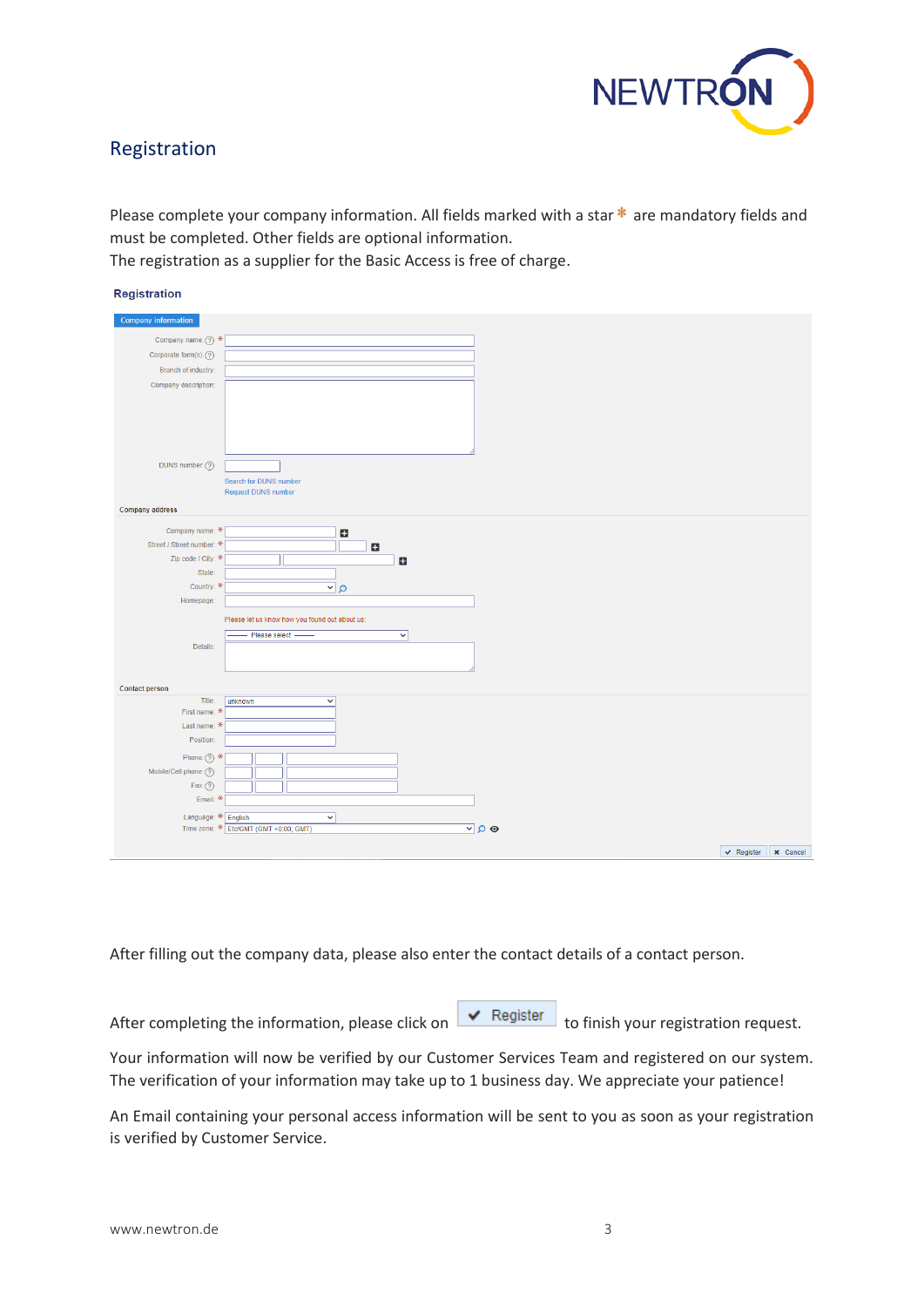

With your personal access data in hand you will now be able to log on using the link provided in the Email or the link below:

<http://www.newtron.net/web/nmarkets/lang=en>

| Login               |                      |  |
|---------------------|----------------------|--|
| Login:              |                      |  |
|                     |                      |  |
| Password:           |                      |  |
|                     |                      |  |
| $\rightarrow$ Login | Request new password |  |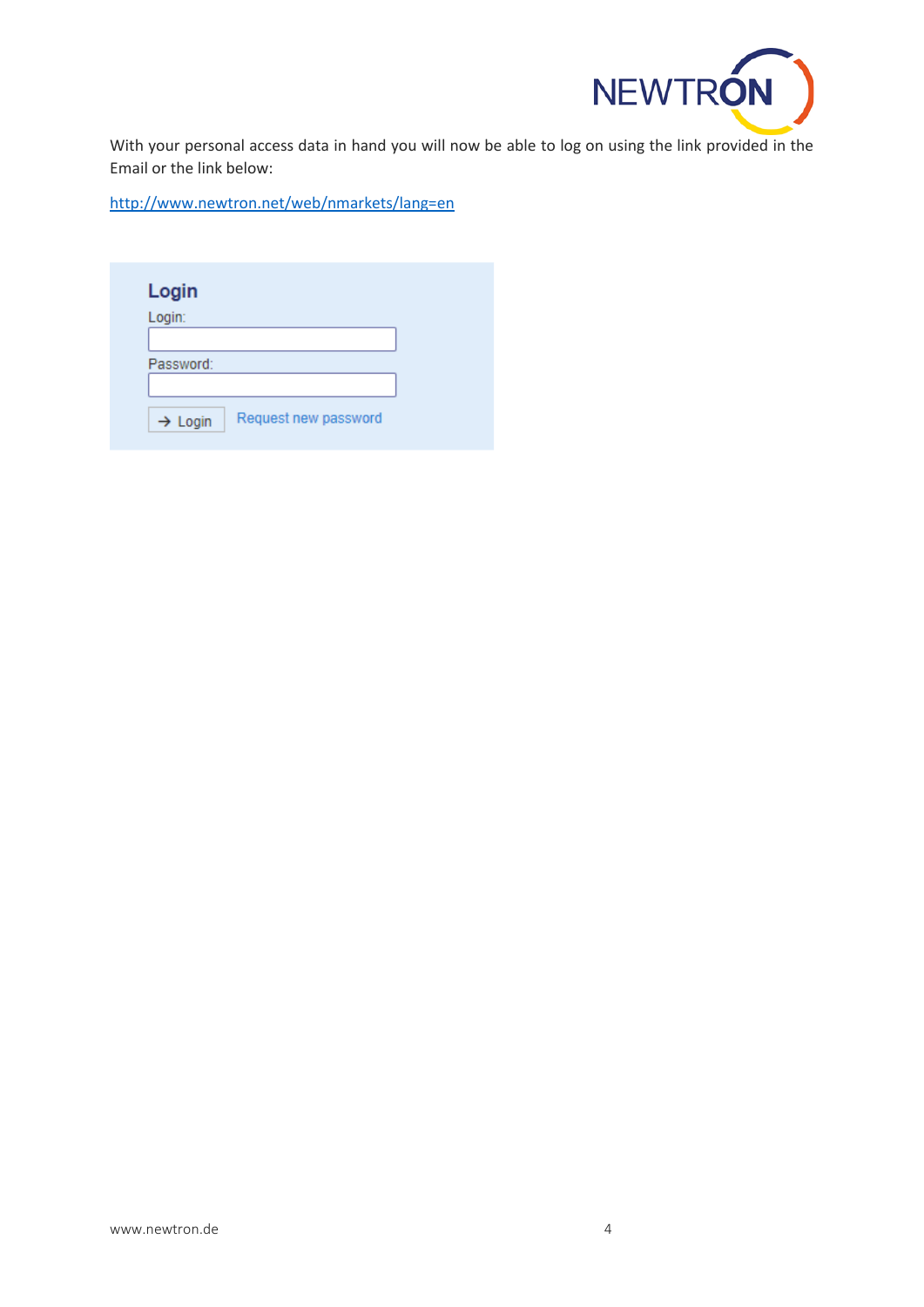

I v I have read the information and agree.

### <span id="page-4-0"></span>2. Processing of Supplier Self-Assessments

Please click on the box *New supplier self-assessment (SSA)*.

|   | scili<br><b>SÖZKAN</b><br><b>Industrieques</b> | hawle  | made for generations.                        |      |         | <b>IEST   PROFESSIC</b><br>Demo Test 89941195003 |  |                                         |
|---|------------------------------------------------|--------|----------------------------------------------|------|---------|--------------------------------------------------|--|-----------------------------------------|
|   |                                                |        | $\equiv$ Menu                                | Home | Cockpit | <b>Messages</b>                                  |  |                                         |
| E | r                                              | ا با ا |                                              |      |         |                                                  |  |                                         |
|   | New supplier self-assessment<br>SSA requests   |        | New requests for information<br>RFI requests |      |         | New requests for quote<br><b>RFX</b> requests    |  | No current auctions<br>Ongoing auctions |

Please confirm the one-time notification on the next screen. Your general information such as the company name and address will be taken over into the Newtron trading platform and are then visible in the trading directory to all registered users.

**Supplier self-assessment - Editing** Trainings-LSA<br>Isa106657 Confirmation ← This is your first time participating in a supplier self-assessment of a customer on the newtron trading platform. Please accept the following notification: All information entered into the master data in your response  $\mathscr O$  will be stored within your newtron account automatically. (Menu  $\to$  Administration). All changes made within your newtron account will also affect the following information: . Display of your company account to customers on the newtron platform.

- . If applicable, all completed supplier self-assessments (This also applies to information sent to other customers or sent by colleagues.)
- The rating of your company account information.

All other questions within the supplier self-assessment are customer-related. Your responses to these questions will be sent to the customer only and will not affect any other information stored

After accepting the one-time notification, you will be directed to the processing area of the SSA.

In case there are more than one questionnaire available, please click on  $\mathbf{X}$  to proceed with fulfilling the SSA.

| 2 Active participation        |                            |                                 |                    |
|-------------------------------|----------------------------|---------------------------------|--------------------|
| <b>SSA</b>                    |                            | Response                        |                    |
| Description $\wedge$<br>No. A | Company $\wedge$           | $\exists$ $\Box$ $\land$ Editor | Date $\mathcal{X}$ |
| Isa103502 LSA Standard        | <b>Newtron GmbH</b>        | +1 l●l                          | 図                  |
| Isa106657 Trainings-LSA       | <b>Dilbert Großeinkauf</b> | ง⊌                              | ×                  |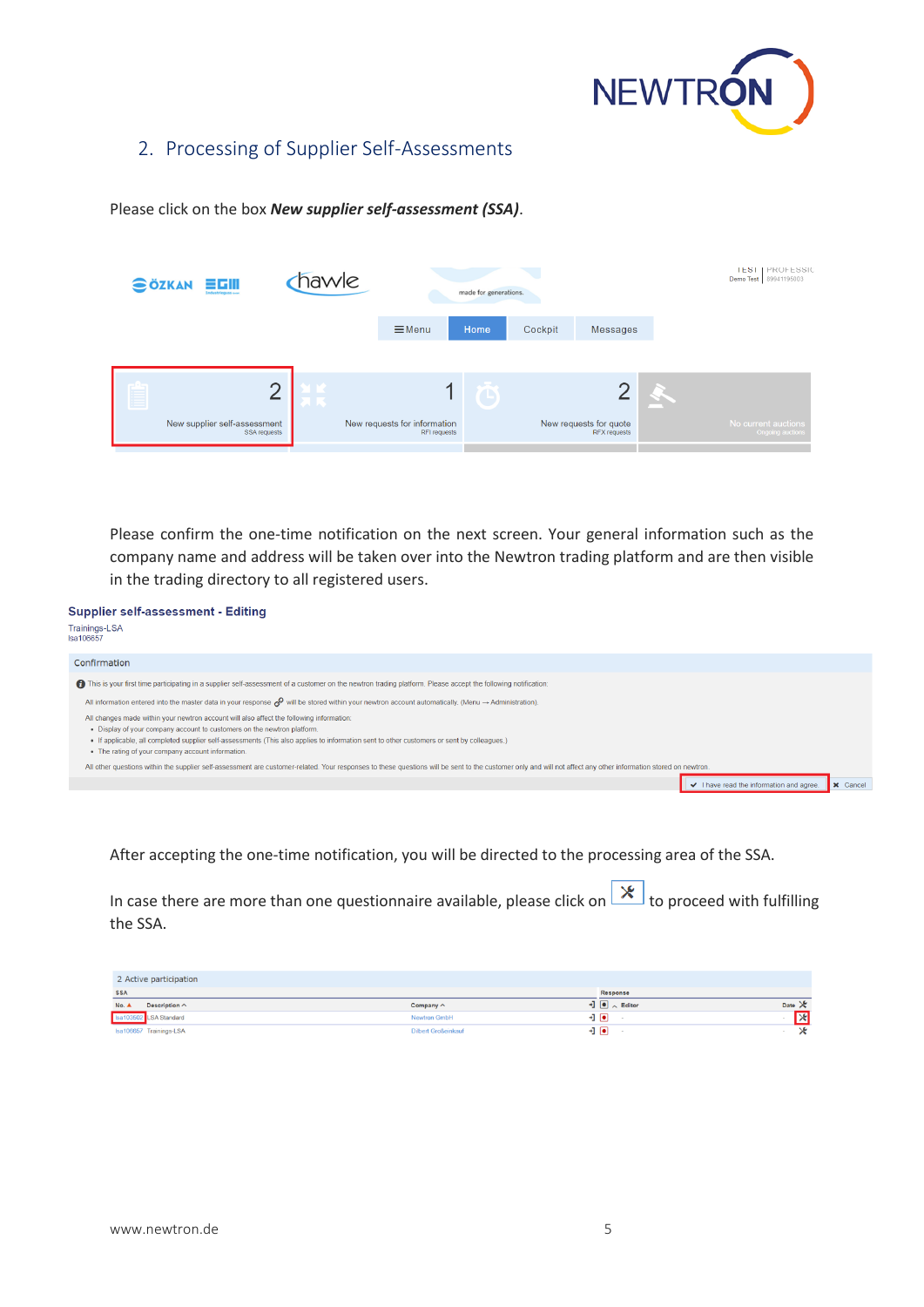|                 |                             |                |                 |           |              |                      |            |              | <b>NEWTRON</b>                      |                                  |
|-----------------|-----------------------------|----------------|-----------------|-----------|--------------|----------------------|------------|--------------|-------------------------------------|----------------------------------|
| General         | Further company information | Contact person | Company numbers | Insurance | Certificates | Logistics & services | References | Warengruppen | Links/Attachments                   |                                  |
| $\bullet$ Entry |                             |                |                 | Default   |              |                      |            |              |                                     |                                  |
| Name            |                             |                |                 |           |              |                      |            |              |                                     |                                  |
| Core competence |                             |                |                 |           |              |                      |            |              |                                     |                                  |
| Addresses       |                             |                |                 |           |              |                      |            |              |                                     |                                  |
|                 |                             |                |                 |           |              |                      |            |              |                                     |                                  |
|                 |                             |                |                 |           |              |                      |            |              | $\rightarrow$ Decline participation | $\rightarrow$ Edit questionnaire |

Please complete all tabs. All fields marked with a star  $*$  are mandatory fields and must be completed.

You have the option to save the questionnaire and continue processing it at a later point in time. To

do so, please click on  $\overline{\bigvee}$  Save draft and log out. All entries will be stored on the system and when you log back in you may continue completing the entries.

The entered data can be checked for completeness using the button  $\overline{C}$  Check . If mandatory field wasn't completed, an error message will be shown and the corresponding field will be marked with **.** 

After completion of all information including all required fields, please finish the SSA by clicking on  $\rightarrow$  Send . The buyer will receive a notification that you have completed the SSA and can now invite your company to future online requests on the platform.

In case you are not willing to answer the questionnaire, you can decline the participation. For that go to Menu -> Supplier Self-Assessment -> click on the lsa-number (on the left) -> click on the button "decline participation" at the bottom right corner.

> $\rightarrow$  Decline participation  $\rightarrow$  Edit questionnaire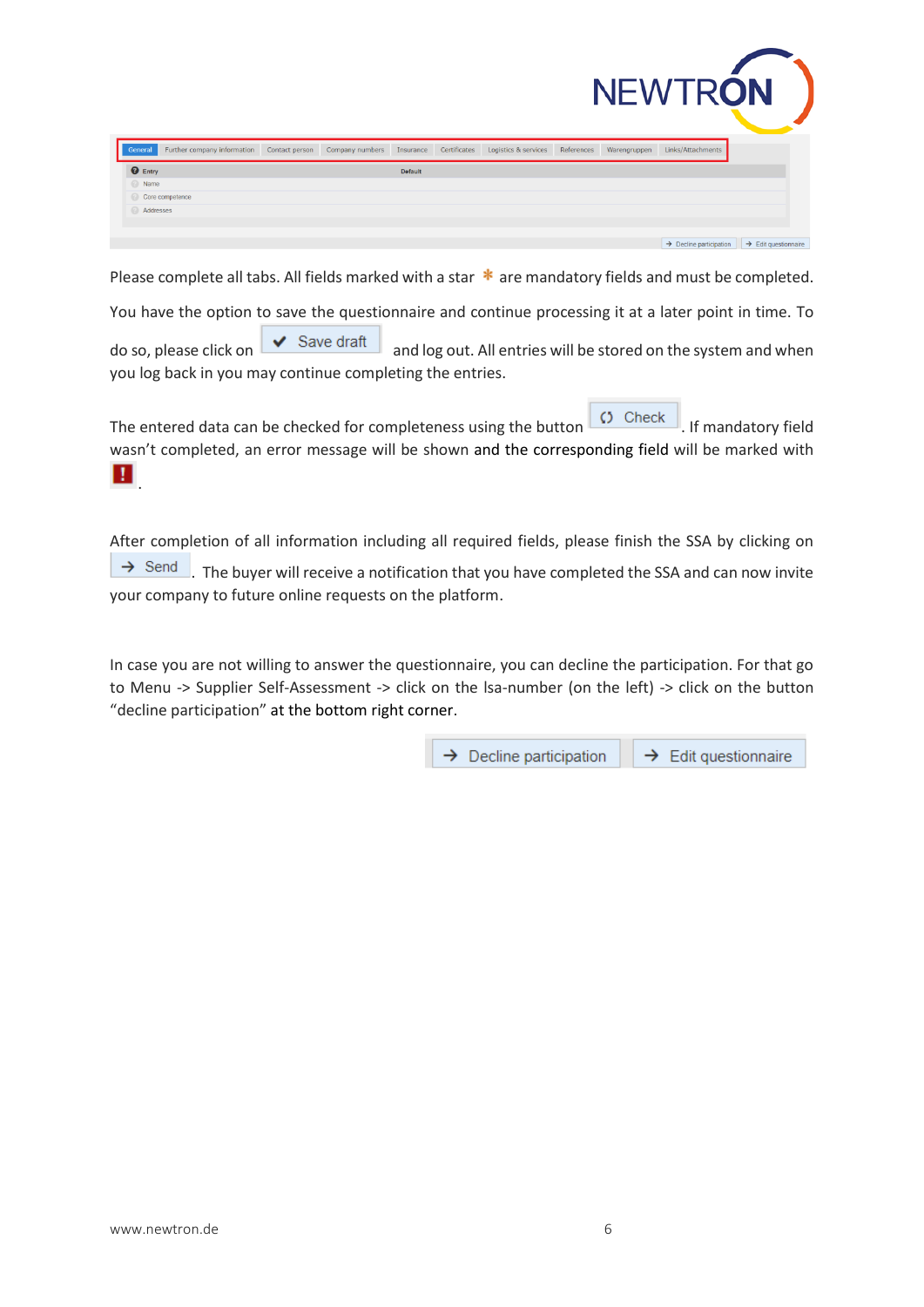

### <span id="page-6-0"></span>3. Processing of Requests

### <span id="page-6-1"></span>3.1. Request for Quote

If you have received a notification Email from the platform regarding a request from a purchasing company, please log on to the platform and click on the box *New requests for quote*.

| <b>SÖZKAN</b><br>言巧用<br>Industrieques com    | hawle | made for generations.                        |      |         | <b>TEST</b><br>PROFESSIC<br>Demo Test 89941195003 |  |                                                |
|----------------------------------------------|-------|----------------------------------------------|------|---------|---------------------------------------------------|--|------------------------------------------------|
|                                              |       | $\equiv$ Menu                                | Home | Cockpit | Messages                                          |  |                                                |
|                                              |       |                                              |      |         |                                                   |  |                                                |
|                                              | مالك  |                                              |      |         | C                                                 |  |                                                |
| New supplier self-assessment<br>SSA requests |       | New requests for information<br>RFI requests |      |         | New requests for quote<br><b>RFX requests</b>     |  | No current auctions<br><b>Ongoing auctions</b> |
|                                              |       |                                              |      |         |                                                   |  |                                                |

The next screen *Overview RFQs* will provide you with a list of all requests:

| 2 Requests                                                        |                         |                                                                  | $\zeta$ Update                                                                                         |
|-------------------------------------------------------------------|-------------------------|------------------------------------------------------------------|--------------------------------------------------------------------------------------------------------|
| $\Box$ $\odot$ $\land$ ID $\land$<br>Type $\wedge$ Title $\wedge$ | Company $\wedge$        | End $\wedge$<br>Editor $\wedge$<br>Start $\overline{\mathbf{v}}$ | 冬人留人可人因                                                                                                |
| rfx190156 RFX<br>Schnellanfrage Papierfalthandtücher<br>- 110     | <b>Stark Industries</b> | 23/11/2021 21/12/2023 Test<br>12:30<br>11:23                     | ❶<br>÷J.<br>$\vert x \vert$                                                                            |
| l⊡c<br>rfx190155 RFX<br>Schnellanfrage Papierfalthandtücher       | <b>Stark Industries</b> | 23/11/2021 07/12/2022 Example<br>11:07<br>12:15                  | €<br>٠I<br>$ \mathbf{x} $                                                                              |
| $\leftarrow$ Back                                                 |                         |                                                                  | Please select $  \vee  $<br>$\rightarrow$ Confirm participation<br>$\rightarrow$ Decline participation |

The system will show all currently running requests. The *Filter* options on the top of the screen will allow you to search for finished requests or define various other filter options. Further filter criteria

become visible via .

To access a request, please click on the ID number (rfx-number) of the request or tick one of the requests and select "Confirm Participation" or "Decline Participation" from the drop-down menu.

In case you have only one request, you will be automatically forwarded to the screen-view of the request.

The screen "View RFX request" informs you about the dates and time of the request, the contact information of the buyer responsible for the request (click on their name) as well as a cover letter regarding the request. To view the buyer's contact information, please click on the highlighted name.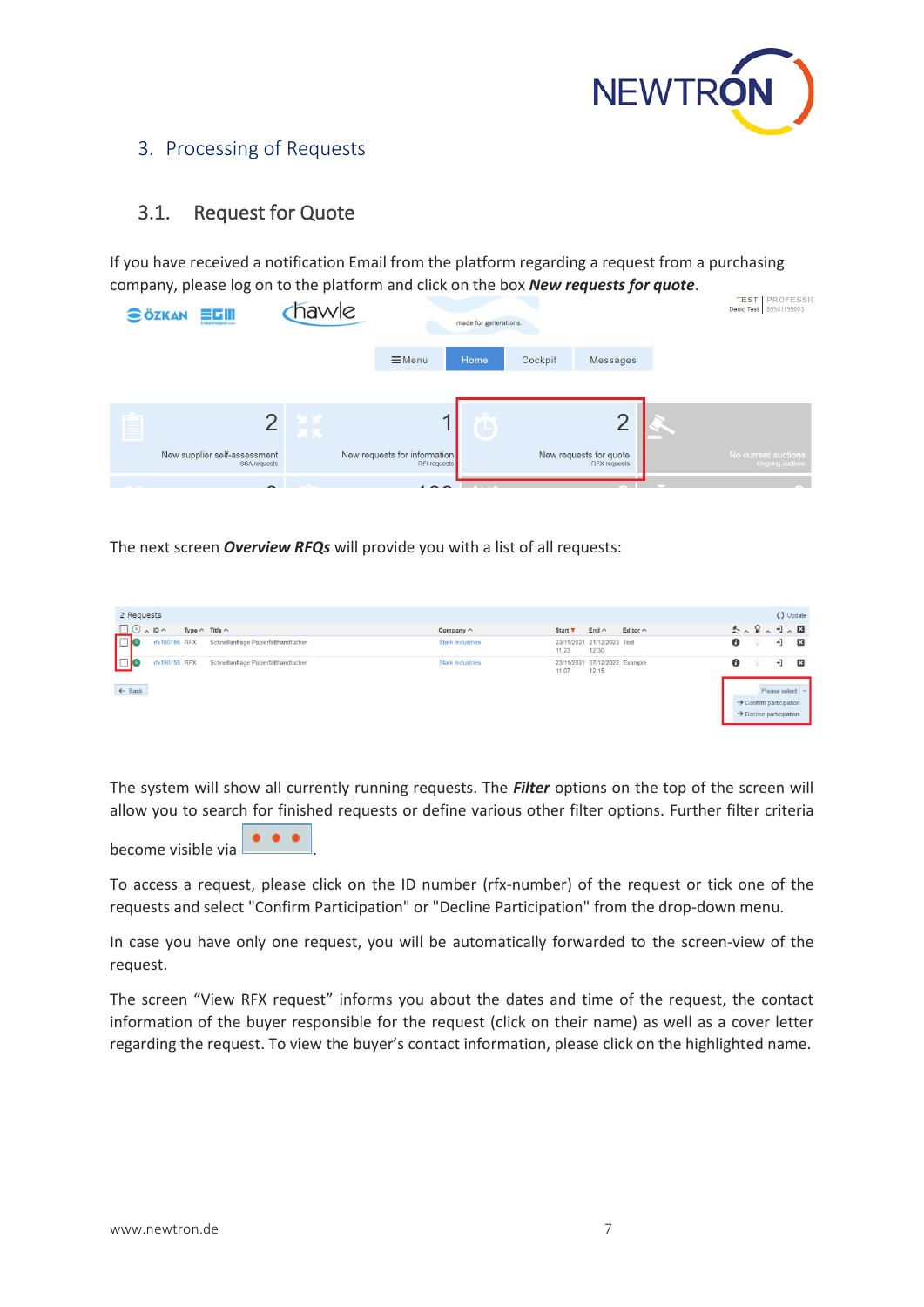

Depending on a request, additional information such as attachments or other text fields may be available online.

#### **View RFX request**

Schnellanfrage Papierfalthandtücher rfx190156

| Header                                              |                                                                                                                                                                                                                                       |
|-----------------------------------------------------|---------------------------------------------------------------------------------------------------------------------------------------------------------------------------------------------------------------------------------------|
|                                                     |                                                                                                                                                                                                                                       |
| General                                             |                                                                                                                                                                                                                                       |
| RFX ID: rfx190156<br>Type / ID number:              |                                                                                                                                                                                                                                       |
| Schnellanfrage Papierfalthandtücher<br>Title:       |                                                                                                                                                                                                                                       |
| 13 May 2022 10:33<br>Last change:<br>◉              |                                                                                                                                                                                                                                       |
| $\partial B$<br>Buyer: Stark Industries             |                                                                                                                                                                                                                                       |
| Contact person: Tony Stark<br>$\overline{\times}$   |                                                                                                                                                                                                                                       |
| <b>Running time</b>                                 |                                                                                                                                                                                                                                       |
| 23 November 2021 11:23<br>Start:                    |                                                                                                                                                                                                                                       |
| 21 December 2023 12:30<br>End:                      | Offer period will end in 581 Days                                                                                                                                                                                                     |
|                                                     |                                                                                                                                                                                                                                       |
|                                                     |                                                                                                                                                                                                                                       |
| RFQ information                                     |                                                                                                                                                                                                                                       |
| Currency: Euro (EUR)                                |                                                                                                                                                                                                                                       |
| Contract data                                       |                                                                                                                                                                                                                                       |
| Cover letter: (?)<br>Sehr geehrte Damen und Herren, |                                                                                                                                                                                                                                       |
|                                                     |                                                                                                                                                                                                                                       |
|                                                     | wir haben Ihr Unternehmen aus dem Lieferantenpool der newtron Handelsplattform ausgewählt und möchten Sie gern als potenziellen Partner in unserer Ausschreibung berücksichtigen.                                                     |
|                                                     | Informationen zur <ihr firmenname=""> finden Sie unter <link homepage="" ihrer="" zu=""/> oder über unsere Firmenpräsentation auf der newtron Plattform.</ihr>                                                                        |
|                                                     | Wir bitten um Ihr kostenloses und für uns unverbindliches Angebot unter äußerster Preisstellung.<br>Genaue Spezifikationen finden Sie auf Positionsebene. Es gelten unsere allgemeinen Einkaufsbedingungen, die Sie im Anhang finden. |
|                                                     |                                                                                                                                                                                                                                       |
|                                                     |                                                                                                                                                                                                                                       |

To process the request, please click on  $\rightarrow$  Create offer at the bottom right corner of the screen.

| Activities                                              |                                   |                 |                      |            |                            | $\mathcal{P}$ |
|---------------------------------------------------------|-----------------------------------|-----------------|----------------------|------------|----------------------------|---------------|
| Editing                                                 |                                   | <b>Messages</b> |                      |            |                            |               |
| Editor: Test                                            |                                   |                 |                      | Sent: none |                            |               |
|                                                         | Recent editing: 13-May-2022 10:34 |                 | Received (new): none |            |                            |               |
|                                                         | Status: In progress               |                 |                      |            |                            |               |
|                                                         |                                   |                 |                      |            |                            |               |
| The status of the request has been set to "in editing". |                                   |                 |                      |            |                            |               |
| Offer period will end in 581 Days                       |                                   |                 |                      |            | $\boxed{\cup}$ O Update    |               |
| $\leftarrow$ Back                                       |                                   |                 |                      |            | $\rightarrow$ Create offer |               |

The next screen is the processing screen for the request and will allow you to complete questions from selection lists, in text fields or price fields.

Under positions you can access the detailed view by opening the folder symbols . Open folders

can also be closed again .

The questions might be selection fields, text fields or price fields. Please fill out all mandatory fields marked with  $*$ 

After entering, please confirm with confirmation button  $\bigvee$  Confirm . The gearwheel in front of

each position turns green after editing and is an indication that the entry has been completed  $\bullet$ .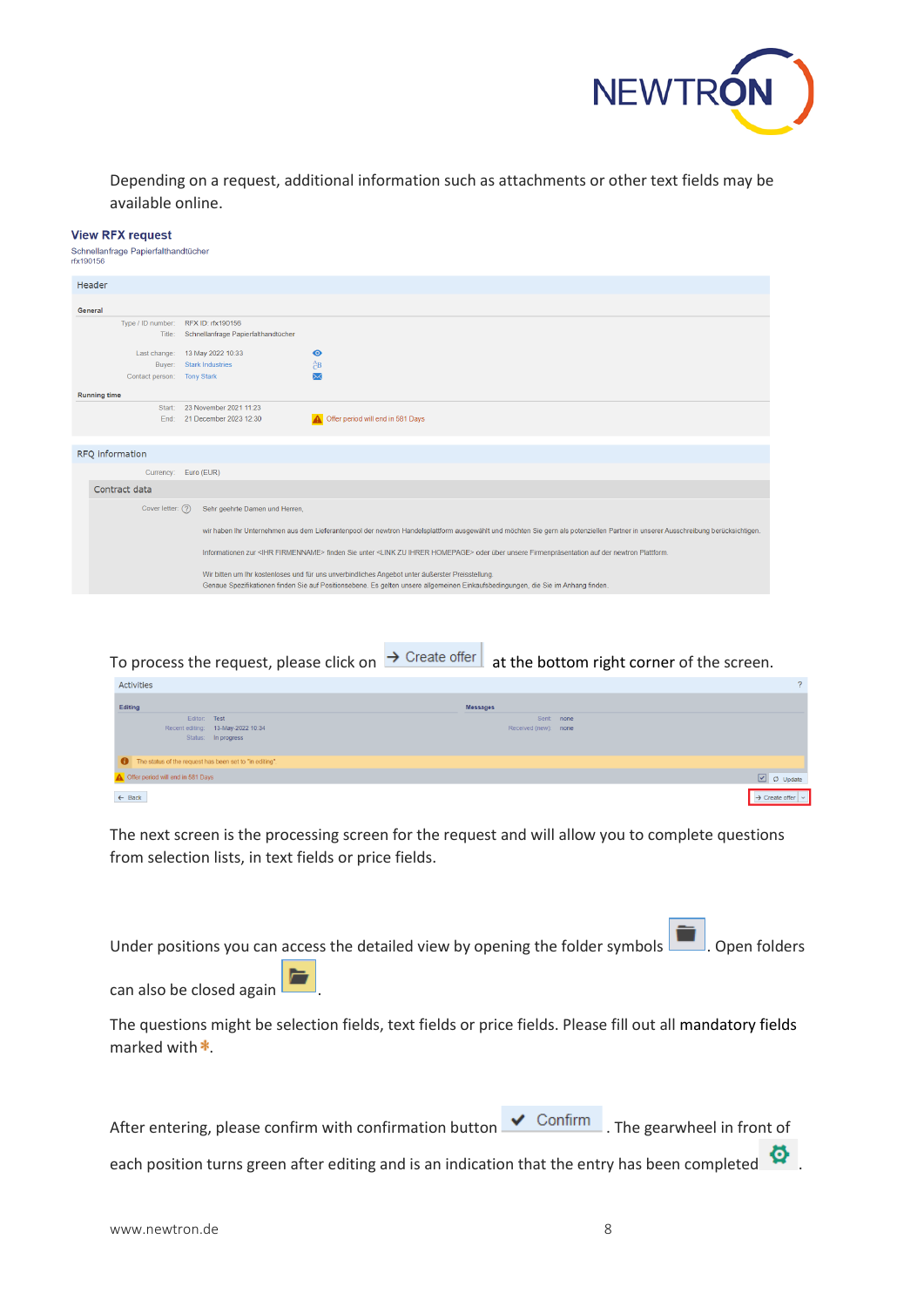

|   | <b>Positions</b>                    |                                                                                        |                   |                                 |                     |
|---|-------------------------------------|----------------------------------------------------------------------------------------|-------------------|---------------------------------|---------------------|
| E | No. Product name                    |                                                                                        | Quantity incl. QU | Position price <sup>?</sup>     | Calculation price ? |
|   | $\blacksquare$ $\clubsuit$ 01. Role | 1 Hour(s)                                                                              |                   |                                 |                     |
|   | Standard position                   |                                                                                        |                   |                                 |                     |
|   | <b>Product description</b>          |                                                                                        |                   |                                 | ß                   |
|   | Product name:                       | Role                                                                                   |                   |                                 |                     |
|   | Specification (Default):            | Please find the (skills-) specification of the requested role in the attachments area. |                   |                                 |                     |
|   | Specification (Response): (?)       |                                                                                        |                   | 71                              |                     |
|   | Product features:                   | $\bullet$ Feature<br>$\blacksquare$                                                    | <sup>◎</sup>      | Value                           |                     |
|   |                                     | $\bullet$ 1. Name of candidate                                                         | $\ast$<br>0       |                                 |                     |
|   |                                     | $\bullet$ Date of birth<br>$\equiv$                                                    | $\ast$<br>0       |                                 |                     |
|   |                                     | 3. Citizenship & type of residence permit ( Fig. 1994)<br>$\equiv$<br>sales of         | $\ast$<br>0       |                                 |                     |
|   |                                     | 4. Grade Level<br>$\equiv$                                                             | ⋇<br>ℯ            | no selection<br>$\checkmark$    |                     |
|   |                                     | 5. Please upload the CV of the candidate here                                          | Ø<br>⋇            | 0 attachments $\mathbf{\times}$ |                     |
|   |                                     |                                                                                        |                   |                                 |                     |

You can also use the excel to fulfil the data. This option is particularly recommended for requests with many positions. Once you click on "create offer", you can find the "download/upload bid template" button at the bottom right corner of the screen.

上 Download/upload bid template

Download the template.

| <b>Excel upload</b>                                                              |                                     |
|----------------------------------------------------------------------------------|-------------------------------------|
| Creating Offer in RFX request<br>rfx190156 : Schnellanfrage Papierfalthandtücher |                                     |
| Excel upload                                                                     |                                     |
| 1. Save template:                                                                | 上 Download tabular template         |
| 2. Transfer template: (?)                                                        | Keine ausgewählt<br>Datei auswählen |

Open the downloaded excel sheet and fill out the red (mandatory) and/or the white (optional) fields. Please do not enter or change anything in the blue fields.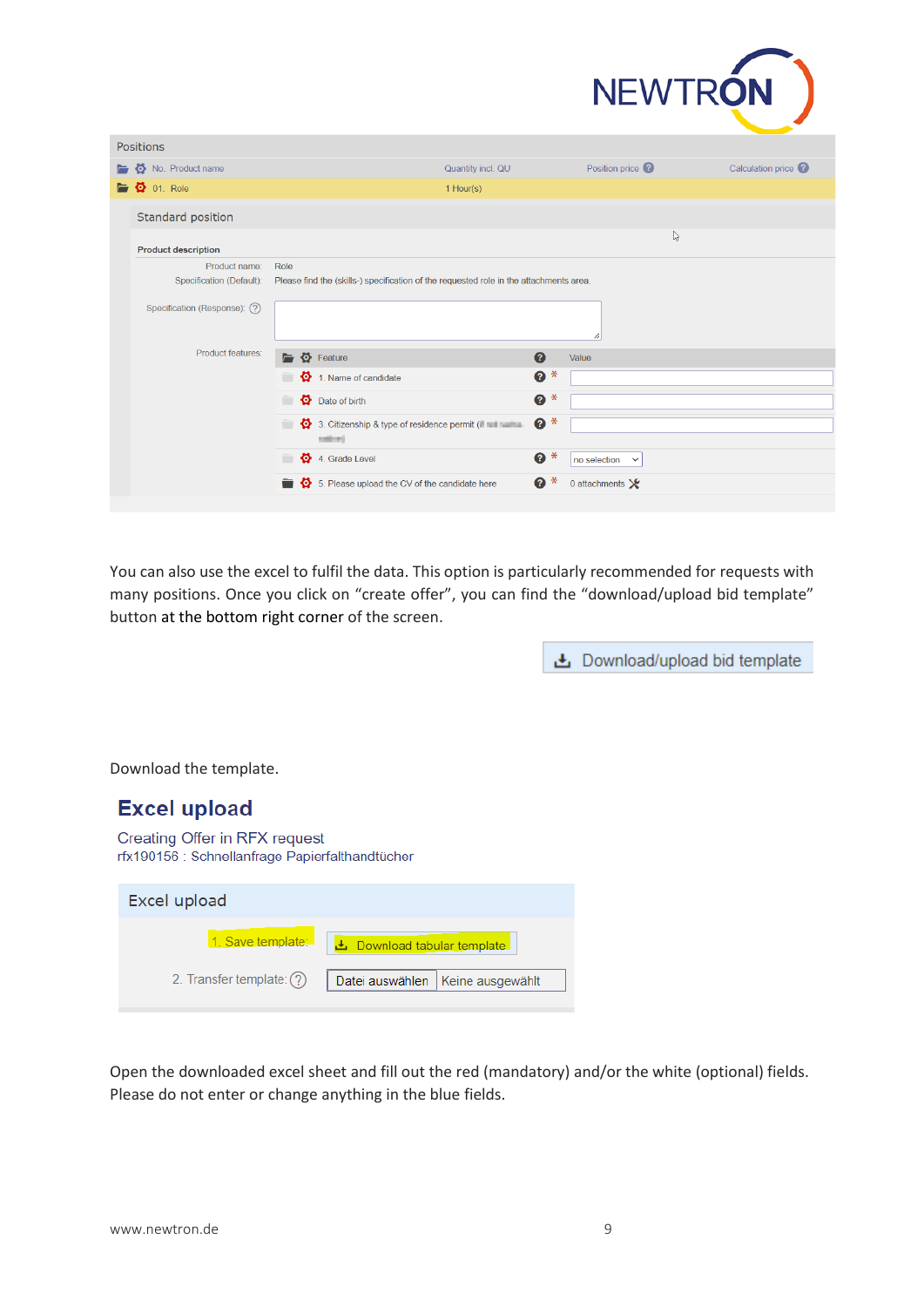

| <b>Template</b><br><b>Title</b> |                                                                                                                                                                                                                                    | rfx190155<br>Schnellanfrage Papierfalthandtücher                                                                                 |               |                 |                      |       |
|---------------------------------|------------------------------------------------------------------------------------------------------------------------------------------------------------------------------------------------------------------------------------|----------------------------------------------------------------------------------------------------------------------------------|---------------|-----------------|----------------------|-------|
|                                 | Mandatory field - These fields have to be filled out.<br>Optional input field - These fields may be filled out by you with additional information.<br>Please do not enter any information or make any changes in all other fields. |                                                                                                                                  |               |                 |                      |       |
| <b>Number</b>                   | <b>Name</b>                                                                                                                                                                                                                        | <b>Specification</b>                                                                                                             | Internal name | <b>Quantity</b> | <b>Price</b><br>unit | Price |
| 01.                             | Papierfalthandtücher                                                                                                                                                                                                               | Format: 25 x 23 cm<br>Qualität:<br>Recyclingpapier, Zick-<br>Zack-Falzung, 1-lagig<br>Verpackungseinheit:<br>Karton à 5000 Blatt |               | 10.0 Carton(s)  |                      |       |

Once you filled out all the mandatory fields, save the template and upload it. Once again find the "download/upload bid template" button at the bottom right corner and upload your file.

| <b>Excel upload</b>                                                                     |                                    |
|-----------------------------------------------------------------------------------------|------------------------------------|
| <b>Creating Offer in RFX request</b><br>rfx190156 : Schnellanfrage Papierfalthandtücher |                                    |
| Excel upload                                                                            |                                    |
| 1. Save template:<br>と Download tabular template                                        |                                    |
| 2. Transfer template: (?)<br>Datei auswählen<br>Keine ausgewählt                        |                                    |
|                                                                                         | <b>x</b> Cancel<br><b>上</b> Upload |
|                                                                                         |                                    |
| Excel upload                                                                            |                                    |
| 1. Save ten plate:<br>上 Download tabular template                                       |                                    |
| 2. Transfer template: (?)<br>Datei auswählen<br>Keine ausgewählt                        | <b>上</b> Upload<br><b>x</b> Cancel |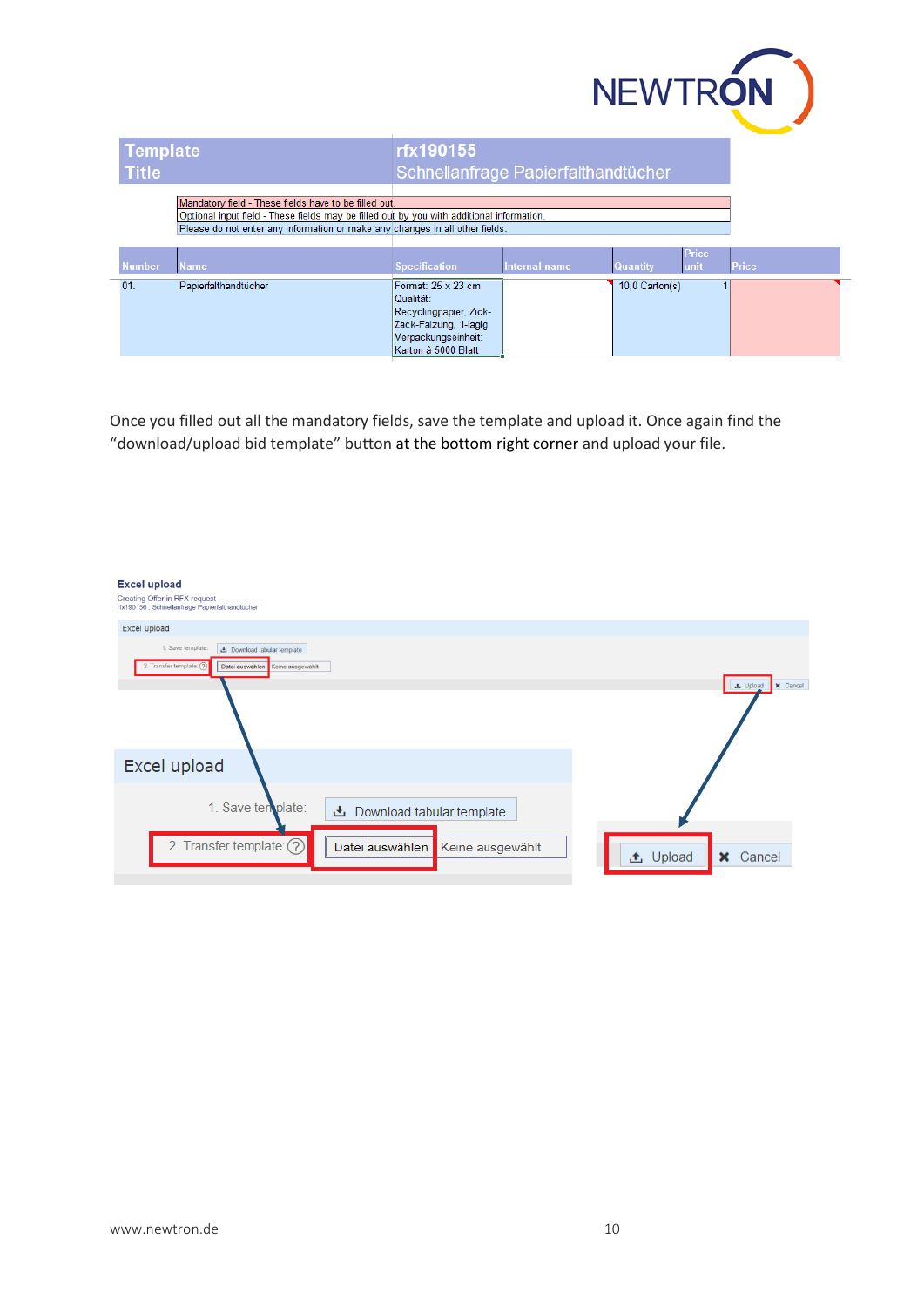

Once all information including all mandatory fields is filled out, please *submit* your *offer.* You can switch to the step of sending the offer by clicking on "Next" on Wizard menu on the right-hand side of the page.



Once you have entered some information, you can also "Save draft" and continue editing the offer at a later point in time. It is also possible to "check" the data for completeness here. If all information is complete, you can send the offer via "Submit offer".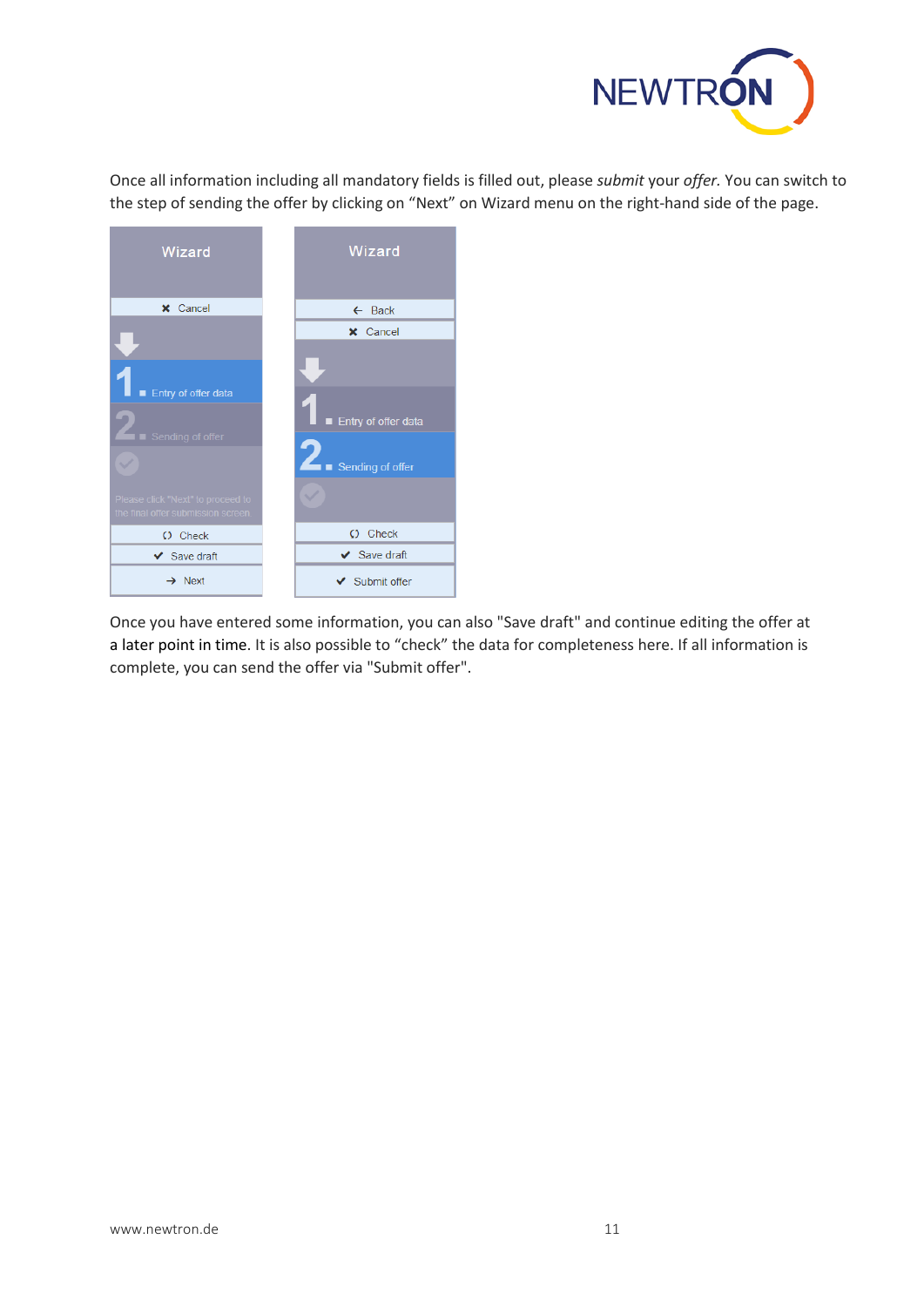

## <span id="page-11-0"></span>3.2. Request for Information

| hawle<br><b>SÖZKAN</b><br>言巧用<br>made for generations.<br>Industrieques sun                  | Demo Test 89941195003                                                                    |
|----------------------------------------------------------------------------------------------|------------------------------------------------------------------------------------------|
| $\equiv$ Menu<br>Home<br>Cockpit                                                             | <b>Messages</b>                                                                          |
|                                                                                              |                                                                                          |
| Ė<br>r<br>ПR.                                                                                |                                                                                          |
| New supplier self-assessment<br>New requests for information<br>SSA requests<br>RFI requests | New requests for quote<br>No current auctions<br><b>RFX</b> requests<br>Ongoing auctions |

The processing of a request for information is similar to that of a request for quote.

To access the request for information, please click on the ID number (rfx-number) of the request. In

the view of the request for information screen, please click on  $\rightarrow$  Create answer to begin processing the request.

| Activities                                                               | $\sqrt{2}$                                                                                                    |
|--------------------------------------------------------------------------|---------------------------------------------------------------------------------------------------------------|
| Editing                                                                  | <b>Messages</b>                                                                                               |
| Editor: Test<br>Recent editing: 12-May-2022 08:36<br>Status: In progress | Sent: none<br>Received (new): none                                                                            |
| The status of the request has been set to "in editing".                  |                                                                                                               |
| Ends in 7 Days 15 hour(s)                                                | $\boxed{\cup}$ $\boxed{\circ}$ Update                                                                         |
| $\leftarrow$ Back                                                        | $\rightarrow$ Create answer<br>$\rightarrow$ Decline participation<br>$\rightarrow$ Excel Download (template) |

In the processing screen you can now respond to all requested information.

You may save and store your entered information just like in a request for quote and continue processing at a later point in time.

Once all information is complete, please click on "Next" and "Send answer"

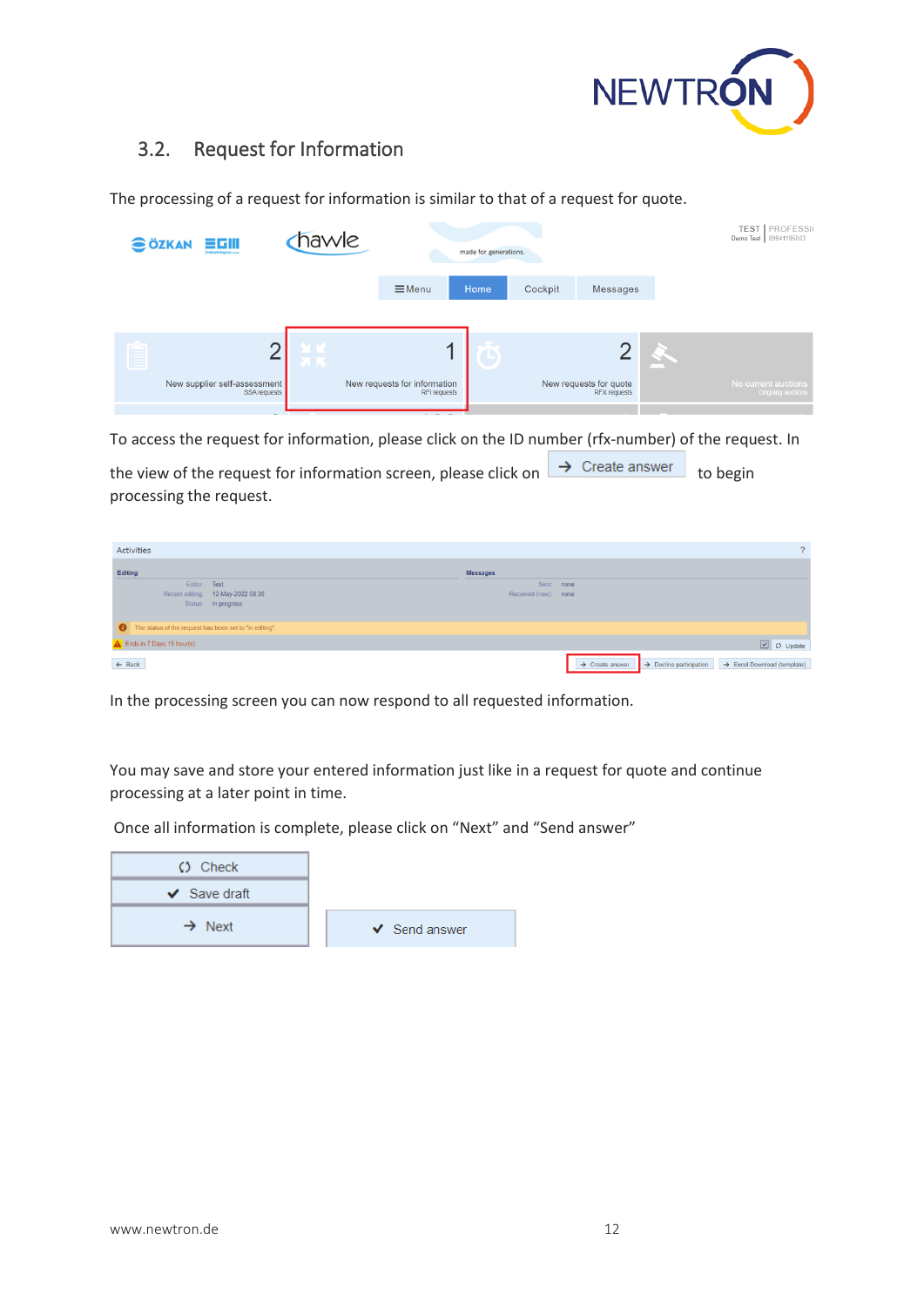

## <span id="page-12-0"></span>4. Platform Menu

| hawle<br><b>SÖZKAN</b><br>scili<br>Industrieouss um |                                              |            | made for generations.                           |                           |                                 |                                               | <b>TEST   PROFESSION</b><br>Demo Test 89941195003 |                                         |
|-----------------------------------------------------|----------------------------------------------|------------|-------------------------------------------------|---------------------------|---------------------------------|-----------------------------------------------|---------------------------------------------------|-----------------------------------------|
|                                                     |                                              |            | $\equiv$ Menu                                   | Home                      | Cockpit                         | Messages                                      |                                                   |                                         |
|                                                     |                                              | <b>ET.</b> |                                                 |                           |                                 | Ω                                             |                                                   |                                         |
|                                                     | New supplier self-assessment<br>SSA requests |            | New requests for information<br>RFI requests    |                           |                                 | New requests for quote<br><b>RFX</b> requests |                                                   | No current auctions<br>Ongoing auctions |
|                                                     | U                                            |            | 108                                             | $\frac{M}{2} \frac{K}{K}$ |                                 | 0                                             | $\ddot{\textbf{O}}$                               |                                         |
|                                                     | New awards of contract<br>RFX awards         |            | Public supplier self-assessment<br>SSA requests |                           | Public requests for information | RFI requests                                  |                                                   | Public RFQ<br><b>RFX requests</b>       |

The Dashboard displays all requests and supplier self-assessments available to you.

You will also have access to public requests and public supplier self-assessments available to all suppliers on the platform. Public SSAs allow you to present your company to new customers as a potential supplier. If a public request for quote is interesting to you and matches your offered products/services, you can submit an offer to the respective customer at any time within the deadline of the request.

### **REQUESTS**

The menu option *requests* and *supplier self-assessments* display all currently running negotiations.



### **ADMINISTRATE**

The menu option *newtron-Account* contains all your company information (e.g. addresses, references, etc.).

www.newtron.de 13 The menu option *Own Login* allows you to edit and maintain your personal contact information (e.g. name, phone number, email address, etc.). To assign specific commodity groups to your Login and be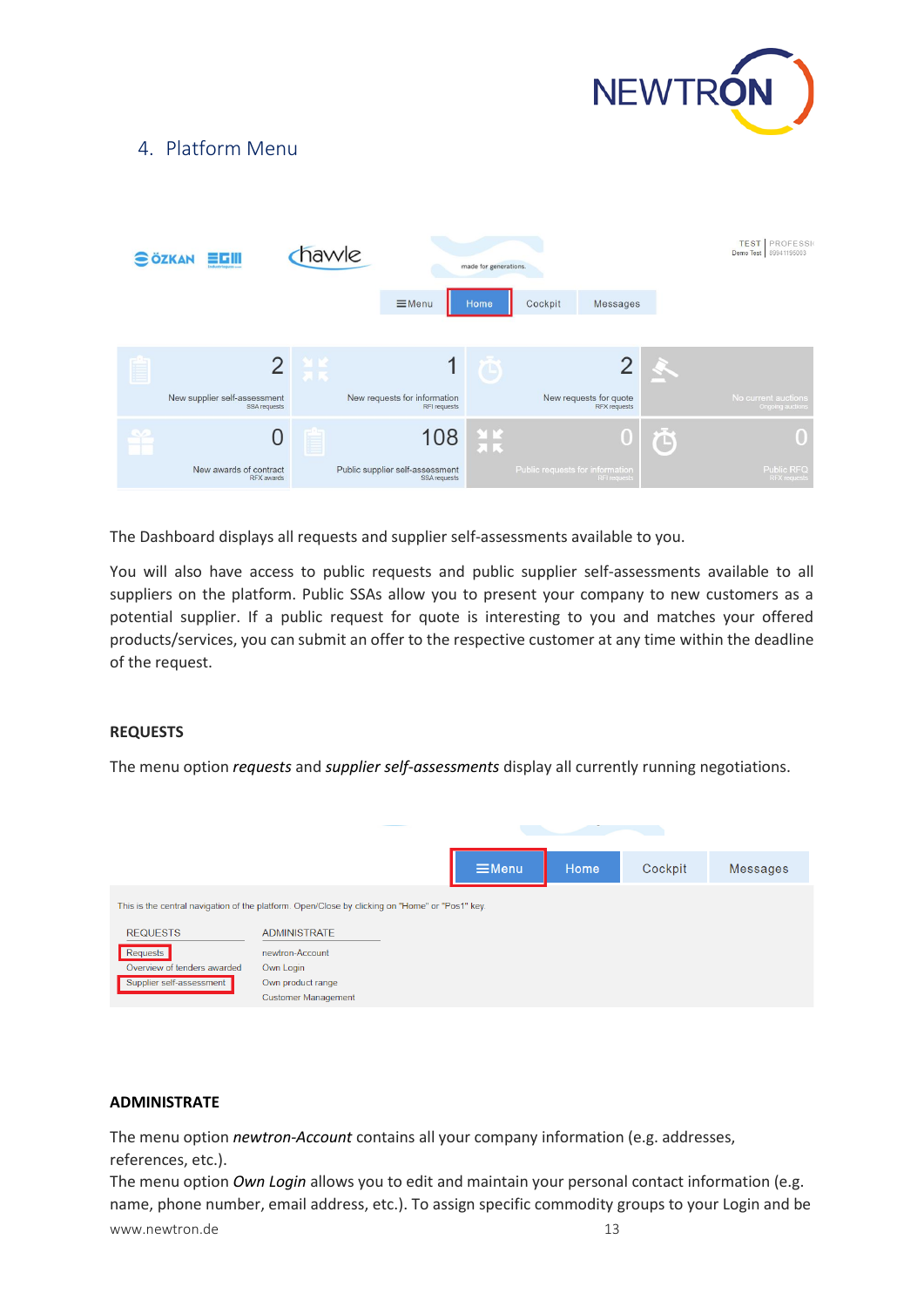

able to receive invitations to matching requests, please click on *Own product range*. The *Customer Management* allows you to define whether you wish to be a primary contact person for a specific customer or not.

|                                                                                                 |                            |  | $\equiv$ Menu | Home | Cockpit | <b>Messages</b> |  |
|-------------------------------------------------------------------------------------------------|----------------------------|--|---------------|------|---------|-----------------|--|
| This is the central navigation of the platform. Open/Close by clicking on "Home" or "Pos1" key. |                            |  |               |      |         |                 |  |
| <b>REQUESTS</b>                                                                                 | <b>ADMINISTRATE</b>        |  |               |      |         |                 |  |
| Requests                                                                                        | newtron-Account            |  |               |      |         |                 |  |
| Overview of tenders awarded                                                                     | Own Login                  |  |               |      |         |                 |  |
| Supplier self-assessment                                                                        | Own product range          |  |               |      |         |                 |  |
|                                                                                                 | <b>Customer Management</b> |  |               |      |         |                 |  |
|                                                                                                 |                            |  |               |      |         |                 |  |

The Cockpit displays the number of running as well as finished SSAs, requests, as well as public negotiations.



The menu option *Messages* displays any incoming and outgoing messages on the platform, such as invitations or notifications about changes in negotiations. All messages will be also sent to the email address stored in your Login.